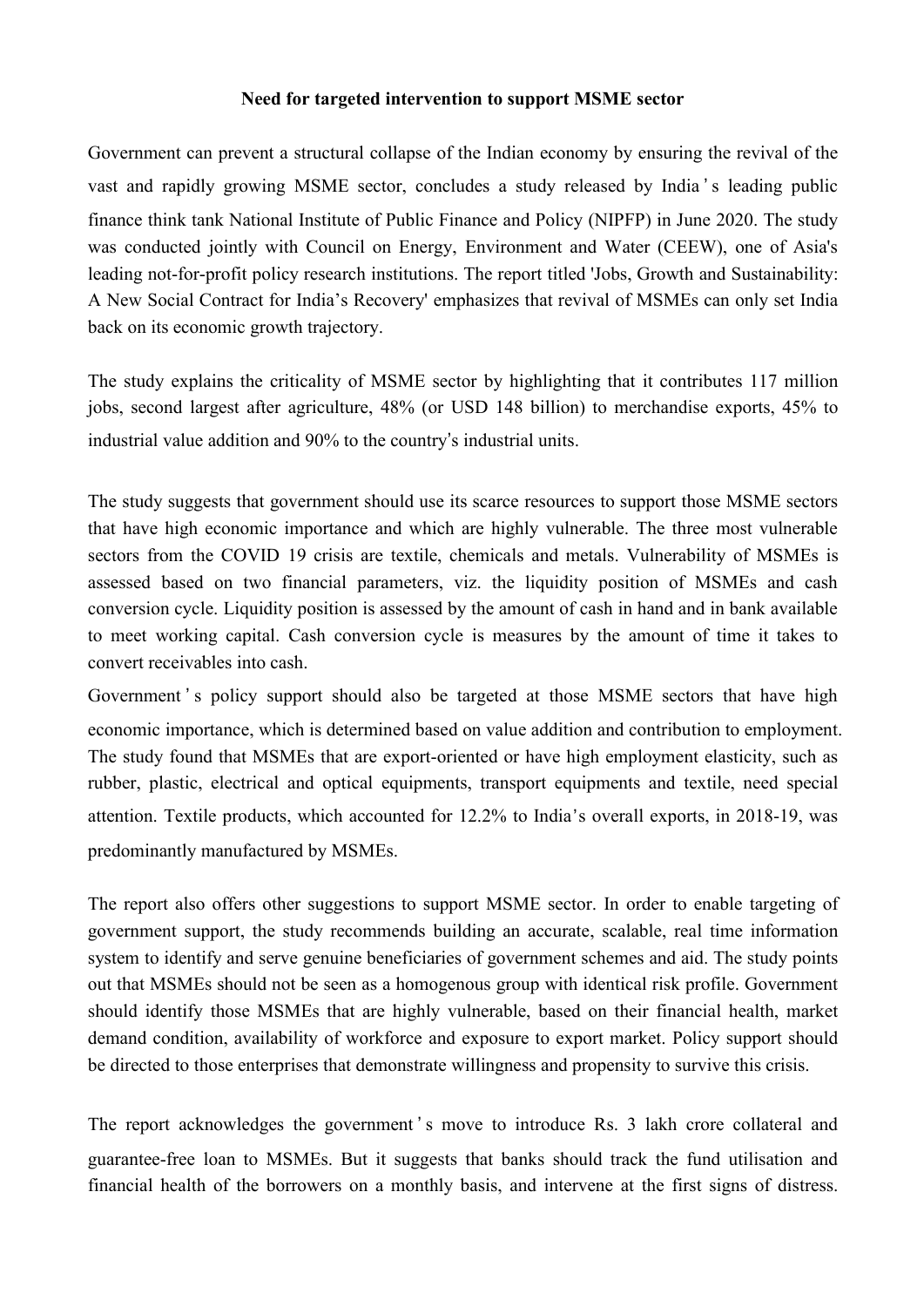Such as tracking mechanism will provide visibility into gradual NPA build-up and allow the lenders and the government to take timely corrective action, the report notes. The report can be accessed from;

[https://www.nipfp.org.in/media/medialibrary/2020/06/CEEW-NIPFP-JobsGrowth-and-](https://www.nipfp.org.in/media/medialibrary/2020/06/CEEW-NIPFP-JobsGrowth-and-Sustainability-study-11Jun20.pdf) Sustainability-study-11Jun20.pdf

# **Notifications**

## **Press Information Bureau, Government of India**

Three-month extension for re-import of cut and polished diamonds

<https://pib.gov.in/PressReleasePage.aspx?PRID=1638218>

Daily Bulletin on COVID 19 <https://pib.gov.in/PressReleasePage.aspx?PRID=1638182>

Bamboo to be a key sector in Post-COVID economy

<https://pib.gov.in/PressReleasePage.aspx?PRID=1637786>

White paper on focused intervention for Make in India

<https://pib.gov.in/PressReleasePage.aspx?PRID=1637806>

Launch of AI-based platform to bridge demand-supply gap of skilled workforce

<https://pib.gov.in/PressReleasePage.aspx?PRID=1637755>

Government preparing dashboard to monitor 29 Global Indices

<https://pib.gov.in/PressReleasePage.aspx?PRID=1637834>

### **DGFT**

Amendment or additions in MEIS schedule

<https://dgft.gov.in/sites/default/files/PN-12%20dt-10-07-2020%28E%29.pdf>